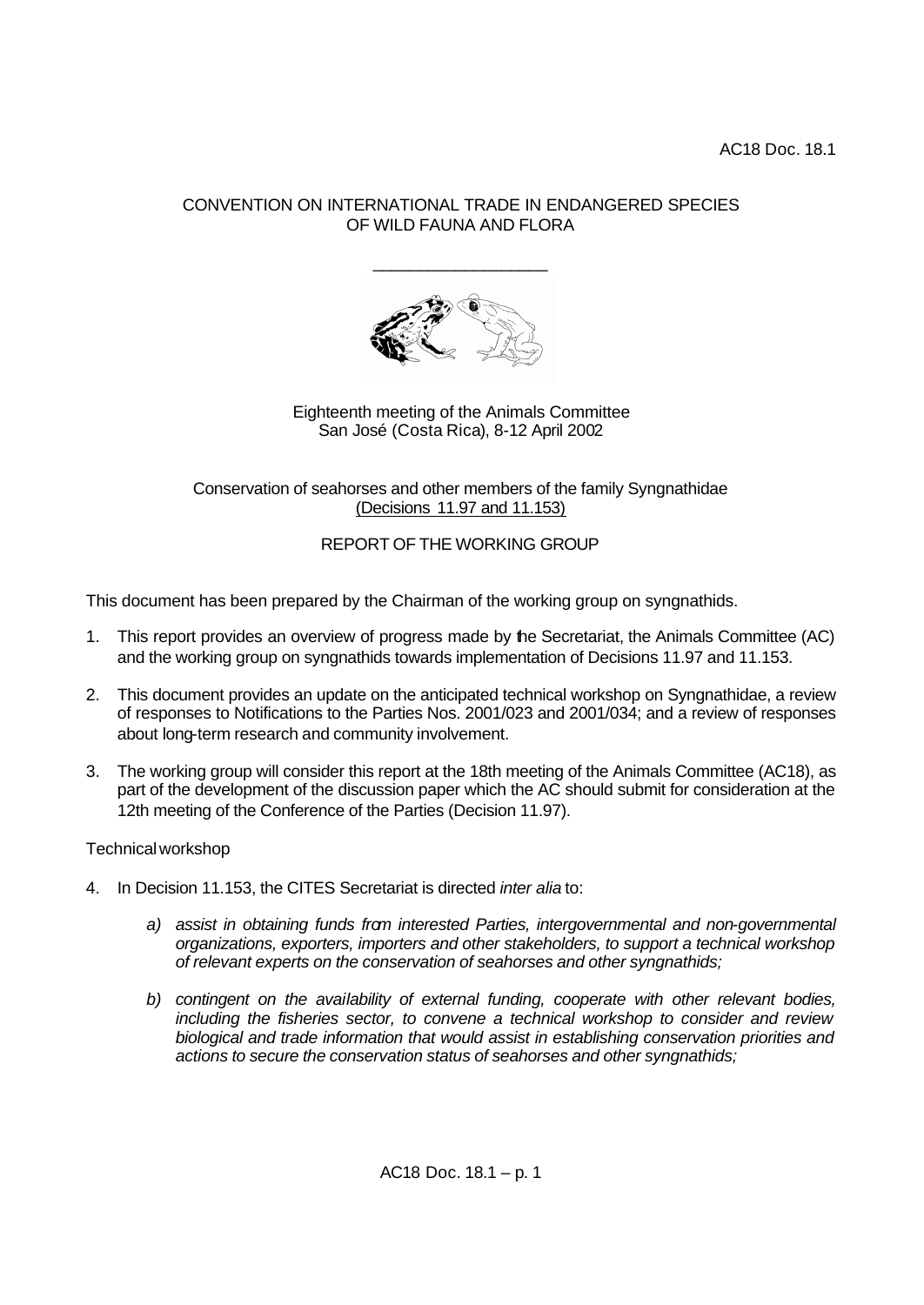a) Funding:

The following Parties and organizations have generously offered to support the technical workshop:

- i) United States of America (an initial offer of USD 23,000 followed by further financial support)
- ii) Australia (AUD 20 000, equivalent to about USD 10,000)
- iii) Hong Kong Chinese Medicine Merchants Association (HKD 20,000, equivalent to about USD 2,500)
- iv) International Fund for Animal Welfare (USD 5,000)

USD 40,000 should enable an adequate technical workshop to be held. The Secretariat has expressed a hope to raise a further USD 20,000 in order to include more expertise, particularly from range States that are major syngnathid traders. The working group encourages any other interested Parties or non-governmental organizations to contact the Secretariat with offers of funding, to ensure the success of this meeting.

b) Venue:

As noted in document AC17 Doc. 18.1, the Philippines has kindly offered to host the CITES technical workshop on syngnathids.

c) Timing:

The Secretariat and the AC had earlier agreed that it might be appropriate to hold the technical workshop on syngnathids during the week of 18-22 February 2002. Such timing became impossible because adequate funding was not secured until the end of January 2002, by which time it had become logistically impossible to organize it by the proposed dates. The workshop had to be deferred, therefore, until after AC18, both to allow for sufficient organizational time and to avoid clashes with other CITES commitments. It will now probably be held in the second half of May 2002.

d) Format:

The working group decided at AC17 that the workshop would cover four days and include the following elements: (1) a survey of knowledge of Syngnathidae biology, fisheries, trade, conservation and legislation; (2) the examination of specific issues of importance; (3) a field trip to fishing communities that rely heavily upon seahorses, with informal discussions; and (4) the development of recommendations in order to contribute to the required AC discussion paper for CoP12.

## Notifications from the Secretariat

- 5. In Decision 11.153, the Secretariat is also directed to:
	- *c) request Parties to provide, for discussion at the technical workshop, all relevant available information concerning the status, catches and bycatches of, and trade in, seahorses and other syngnathids and on any domestic measures for their conservation and protection, and to review the adequacy of such measures;*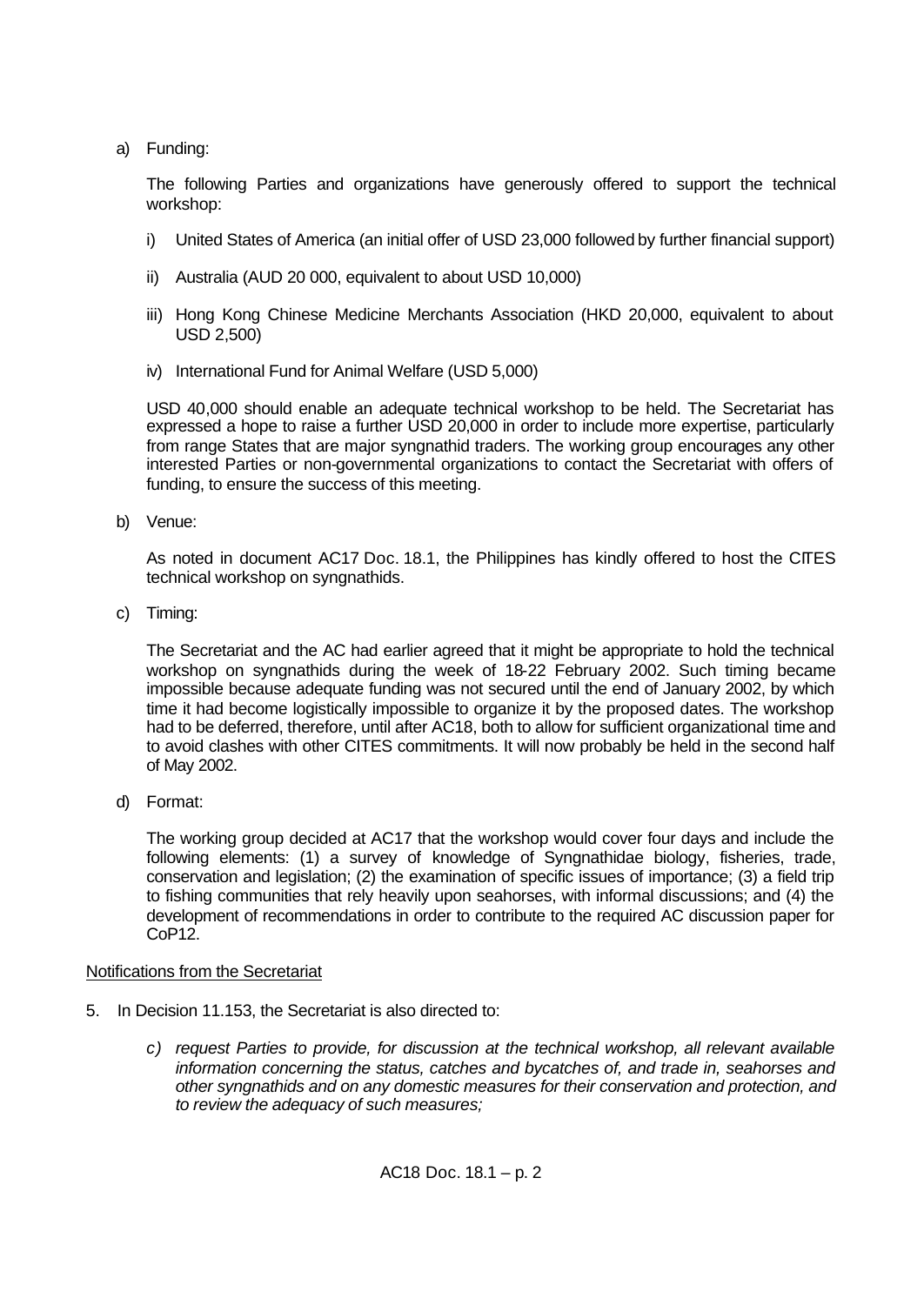- 6. The Secretariat consequently issued two Notifications to the Parties, No. 2001/023 of 16 March 2001 and No. 2001/034 of 18 May 2001.
- 7. In Notification to the Parties No. 2001/023, the Secretariat sought information on agencies and institutions, research and researchers, species and ranges, population data, fisheries and trade data, conservation concerns, national protection (if any). Parties were asked, where possible, to distinguish between seahorses and other syngnathids, and give more details by species where possible.
- 8. In Notification to the Parties No. 2001/034, the Secretariat requested offers of funding for the technical workshop, iterated the request for information on syngnathids (made in Notification to the Parties No. 2001/023), expressed an interest in learning about scientific research promoting conservation and sustainable use of syngnathids, and sought reports on local community involvement.
	- a) Responses to the Notifications to the Parties:

The Secretariat received a total of 13 responses to the two Notifications of the Parties from the following sources: Australia, Belgium, Ecuador, European Commission (EC), Germany, Israel, New Zealand, Romania, Slovakia, South Africa, Sweden, Ukraine and the United States of America. Italy also provided a partial and unofficial preliminary response to the working group at AC17.

Except for Slovakia, all respondents are, or include, range States. None of the most significant exporters or importers of dried seahorses, or of the major exporters of live seahorses, responded to the notification. However, Australia is the world's major exporter for (dried) pipehorses, *Solegnathus*, while Ecuador and the United States of America also export syngnathids. The United States of America and European countries are thought to be the major importers for live seahorses.

The working group thanks all Parties for their most helpful input. Much valuable knowledge was acquired even though Parties sometimes had to draw conclusions from incomplete pools of data or preliminary reports. Information is synthesized here in the categories outlined in Notification to the Parties No. 2001/023. Comments come direct from the Parties unless otherwise noted, although the working group has collated certain raw data.

Australia and the United States of America had submitted a substantial discussion document at CoP11 (Doc 11.36) on the global status of seahorse research, trade and conservation activities. This is not reviewed here, except for Attachment A that refers specifically to information on fisheries and legislation in the United States of America, and serves as its response to the Notification (at its request).

b) Agencies and Institutions:

Notification to the Parties No. 2001/023 requested information on:

*a) Government agencies and other institutions that have or may have information on the biology, catch and bycatch of, and trade in seahorses and other syngnathids*

Responses indicate that expertise related to syngnathid biology and conservation was spread over many organizations. In New Zealand, for example, a citizens' monitoring group had some of the few data on syngnathid distributions. Zoos and aquaria were active in captive rearing projects in several countries.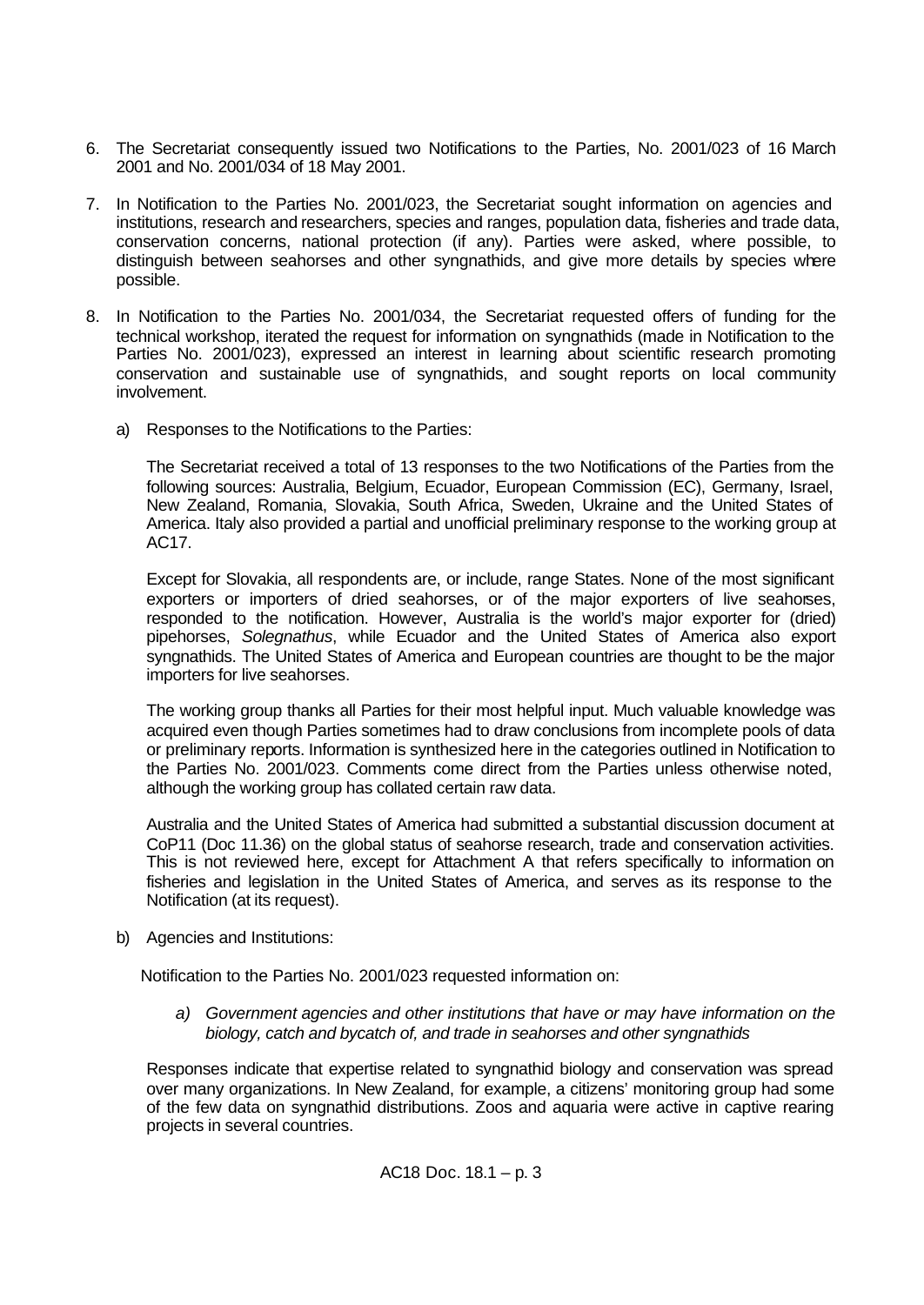| Party / Body       | Govt           | <b>Museums</b> | $Z$ oos /      | NGOs/        | Universities / | <b>Researchers</b> |
|--------------------|----------------|----------------|----------------|--------------|----------------|--------------------|
|                    | agencies       |                | aquaria        | conservation | research       |                    |
|                    |                |                |                | agencies     | institutes     |                    |
| Australia          |                |                |                |              |                |                    |
| <b>Belgium</b>     |                |                | 2              |              |                |                    |
| Ecuador            |                |                |                |              |                | 0                  |
| EC                 |                |                |                |              |                |                    |
| Germany            |                |                |                |              |                |                    |
| <b>Israel</b>      | $\overline{2}$ |                |                |              | $\overline{2}$ |                    |
| (Italy)            |                |                |                |              | $\overline{5}$ | 5                  |
| <b>New Zealand</b> |                |                |                |              |                |                    |
| Romania            |                |                | $\overline{2}$ |              |                |                    |
| Slovakia           | $\Omega$       | $\Omega$       | $\overline{0}$ | $\Omega$     | 0              | 0                  |
| South Africa       |                |                |                |              |                | 2                  |
| Sweden             |                |                |                |              |                |                    |
| <b>Ukraine</b>     |                |                |                |              |                |                    |
| United States of   |                |                |                |              |                |                    |
| America            |                |                |                |              |                |                    |

**Table 1:** Reported repositories of information on syngnathids

c) Research and researchers:

Notification to the Parties No. 2001/023 requested information on:

*b) Research (including biological, fisheries, trade and market studies) that is currently being undertaken on seahorses and other syngnathids. Please provide contact details of the researchers.*

Responses from Australia, Italy, New Zealand, South Africa, Sweden and Ukraine indicated awareness of one or more syngnathid research projects nationally: these included taxonomy, physiology, reproduction, behaviour, and ecology. In addition, Belgium, Israel, Italy and Romania all reported captive rearing projects for one or more species of syngnathid. Only Ecuador and Slovakia explicitly recorded a dearth of syngnathid research, while Germany and the United States of America did not comment specifically. The syngnathid working group notes that some active researchers active in reporting States were apparently not known to the CITES Authorities.

d) Species and ranges:

Notification to the Parties No. 2001/023 requested information on:

*c) Species of seahorses and other syngnathids that occur in each country. Please indicate the distribution of each species on a map, if possible.*

Many Parties reported on the identity and distribution of syngnathids in national waters, often in considerable detail. Some taxonomic confusion was evident in the replies, with old synonyms still being cited and implausible reporting of species usually found very distant from the stated locations. A measure of the difficulties comes from the EC records, showing imports of *Hippocampus erectus* from 10 countries, six of which are on the opposite side of the world from this species' range. Likewise, Israel reported two very different estimates of species richness, both from knowledgeable sources.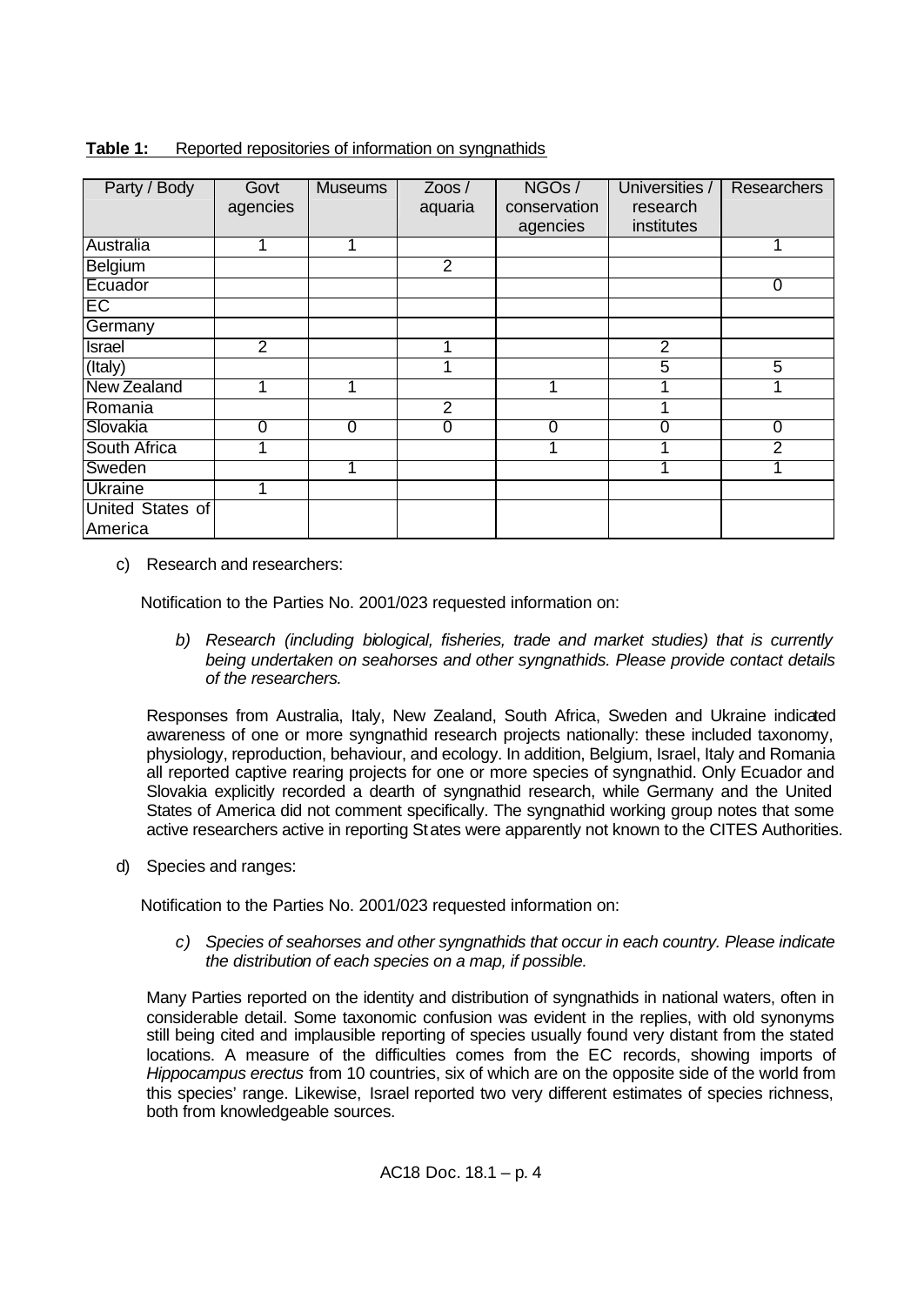About 36% of all syngnathids may be found in Australian waters, according to Australia, which provided distribution data for 38 species. The national *Conservation overview and action plan for Australian threatened and potentially threatened marine and estuarine fishes* listed 7 new species among the 38 assessed, presaging an expansion of the number of recognized species of syngnathid nationally.

| Table 2: | Syngnathid distribution, with data as it was reported. S: seahorses, P: pipefishes |  |  |  |
|----------|------------------------------------------------------------------------------------|--|--|--|
|          | * Israel provided different estimates from two sources                             |  |  |  |

| Party / Body                                 | All syngnathids | Seahorses<br>(Hippocampus) | Pipefishes &<br>pipehorses | Seadragons<br>(Phyllopteryx &<br>Phycodurus) | <b>Distribution</b><br>information<br>provided |
|----------------------------------------------|-----------------|----------------------------|----------------------------|----------------------------------------------|------------------------------------------------|
| Australia                                    | 120             |                            |                            | 2                                            |                                                |
| Belgium                                      |                 |                            |                            |                                              |                                                |
| Ecuador                                      |                 |                            | 3                          |                                              | S&P                                            |
| European<br>Union                            |                 |                            |                            |                                              |                                                |
| Germany                                      |                 |                            |                            |                                              |                                                |
| <b>Israel</b>                                |                 | 5/2                        | 27/6                       |                                              |                                                |
| (Italy)                                      |                 | $\overline{2}$             | 9                          |                                              |                                                |
| <b>New Zealand</b>                           |                 |                            |                            |                                              |                                                |
| Romania                                      | 7               | 1                          | 6                          |                                              | S&P                                            |
| Slovakia                                     |                 |                            |                            |                                              |                                                |
| South Africa                                 | 24              | 6                          | 18                         |                                              | $\overline{\mathsf{s}}$                        |
| Sweden                                       | 6               | 0                          | 6                          |                                              |                                                |
| <b>Ukraine</b>                               | 7 (5 endemic)   | ◢                          | $6\overline{6}$            |                                              | S&P                                            |
| <b>United</b><br><b>States</b><br>of America |                 |                            |                            |                                              |                                                |

e) Population data:

Notification to the Parties No. 2001/023 requested information on:

*d) Any population data on seahorses and other syngnathids that may be available, particularly data indicating known or inferred changes in number over time.*

Most respondents indicated that the biology of virtually all syngnathids is very poorly studied. Ukraine, in particular, mentioned a need to study the current state of populations, in order to develop proper conservation action plans.

Australia responded that apparently there was not sufficient population data of most of its syngnathid species to allow a species conservation assessment. Nonetheless, it appended important and informative excerpts from the national *Conservation overview and action plan for Australian threatened and potentially threatened marine and estuarine fishes* . This remarkable compilation provided available data for 21 seahorses, 10 pipefishes, five pipehorses, and both seadragons on a long list of issues: taxonomy, common name, current conservation status, distribution, habitat, behaviour and biology, size, evidence for decline, Australian Marine Protected Areas where the species occurs, suggested conservation status, threats, critical habitats, and recovery objectives/management actions required.

f) Fisheries, bycatch, and trade:

Notification to the Parties No. 2001/023 requested information on:

AC18 Doc. 18.1 – p. 5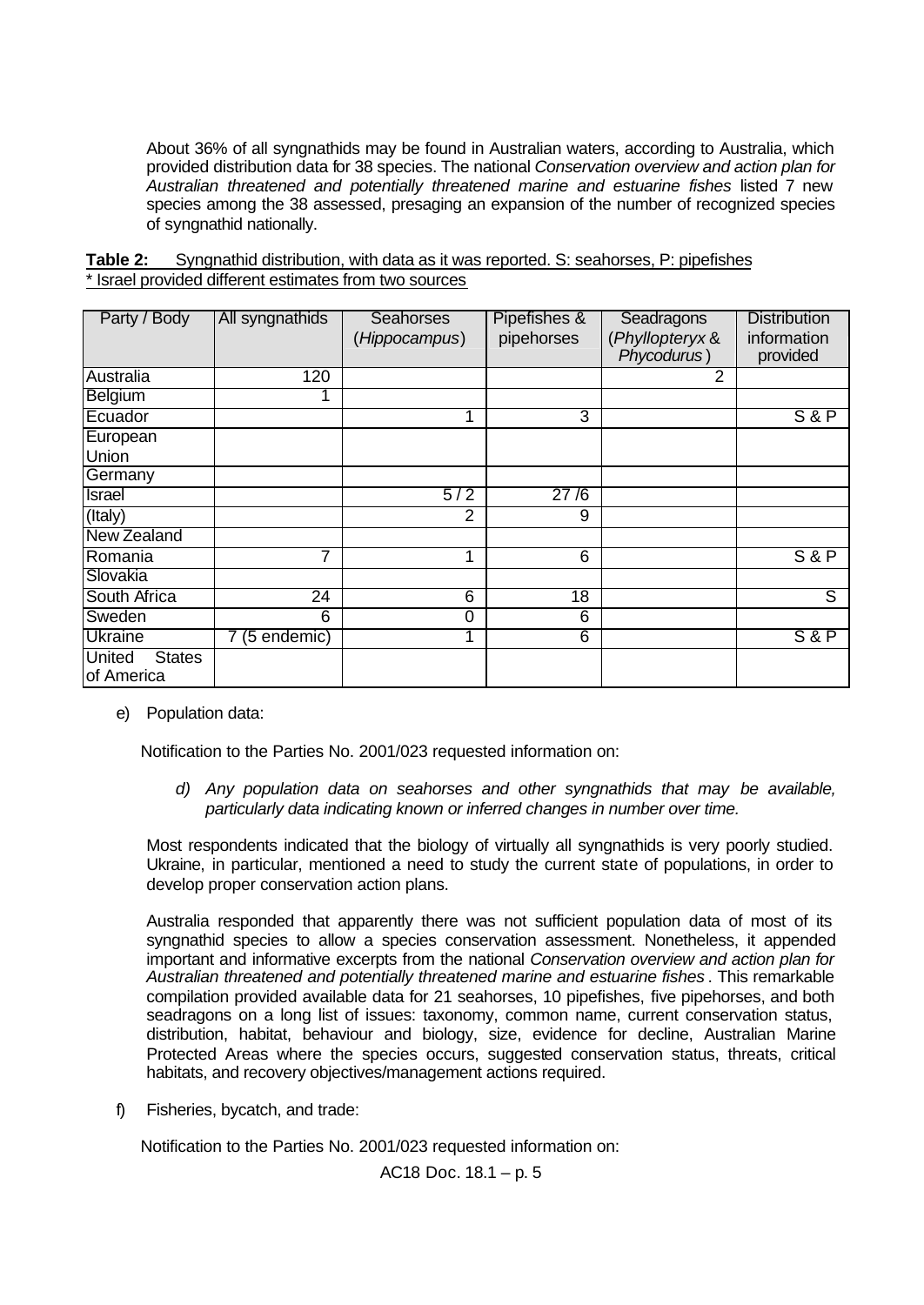*e) Existing monitoring of landings or trade in seahorses and other syngnathids. If any, please provide any fisheries or Customs codes used, and any available data on catch, import, export, re-export and domestic trade.*

**Australia:** Australia reported that all export of wild-caught or captive-reared syngnathids is subject to governmental control (see *Conservation concerns and actions* below).

The response cited exports of a total of 1,502 individual animals and 416 kg of dried syngnathids from Australia during the 2000/2001 financial year. Three species of seahorses, 2 species of pipefish, and both species of seadragons were target caught and variously exported live to Canada, Germany, Japan, Singapore, Taiwan, and the United States of America. The bigbellied seahorse, *Hippocampus abdominalis*, comprised more than 86% of the exports. Two species of pipehorse, *Solegnathus dunckeri* and *S. hardwicki*, landed as bycatch in a Queensland trawl fishery, were reportedly exported dead and dried to Taiwan. The working group notes that Hong Kong Customs data also show significant *Solegnathus* imports from Australia.

In addition to the text report on trade in 2001, Australia attached tables that documented all export transactions of Syngnathidae from Australia from 1 January 2000 to mid-2001. The working group notes that these data total 5,634 individual syngnathids and 534 kg of dried pipehorses, and presumes that the mismatch with the totals cited above arose from the greater time period covered by the tables.

| <b>Species</b>                    | Form         | <b>Number</b>  | Wild-<br>caught | Captive-<br>reared | Weight<br>(kg) | Dates covered<br>(dd/mm/yy) |
|-----------------------------------|--------------|----------------|-----------------|--------------------|----------------|-----------------------------|
| <b>Seahorses</b>                  |              |                |                 |                    |                |                             |
| Hippocampus<br>abdominalis        | Live         | 4,197          | 0               | 4,197              |                | 10/2/00 - 24/7/01           |
| <b>Hippocampus</b><br>abdominalis | <b>Dried</b> | 1,000          | 0               | 1,000              |                | 8/3/01                      |
| Hippocampus<br>angustus           | Live         | 59             | 59              | $\Omega$           |                | $3/2/00 - 24/11/01$         |
| Hippocampus<br>breviceps          | Live         | 60             | $\overline{2}$  | 58                 |                | $3/2/00 - 28/5/01$          |
| Hippocampus whitei                | Live         | 24             | 0               | 24                 |                | $3/2/00 - 24/7/01$          |
| <b>Seadragons</b>                 |              |                |                 |                    |                |                             |
| Phycodurus eques                  | Live         | 62             | 0               | 62                 |                | 10/2/00 - 7/3/01            |
| Phyllopteryx<br>taeniolatus       | Live         | 232            | 50              | 182                |                | 3/2/00 - 28/5/01            |
| <b>Pipehorses</b>                 |              |                |                 |                    |                |                             |
| Solegnathus dunckeri              | <b>Dried</b> |                | $\overline{0}$  | $\overline{0}$     | 198 kg         | $9/5/00 - 4/10/01$          |
| Solegnathus<br>hardwicki          | <b>Dried</b> |                | 0               | $\mathbf 0$        | 336 kg         | $9/5/00 - 4/10/01$          |
| Solegnathus<br>spinosissimus      | Live         | $\overline{0}$ | $\mathbf 0$     | $\overline{0}$     |                | 3/2/00 - 24/11/00           |
|                                   | Total        | 5634           | 111             | 5 5 2 3            |                | 534 kg - all wild caught    |

**Table 3**:Australian export transactions for Syngnathids from 1 January 2000 to mid-2001. Some export permits appear not to have been activated

**Ecuador**: Reported exports of dried seahorse were as follows: 0.3 tonnes worth USD 1,600 in 1995; 0.3 tonnes worth USD 1,500 in 1996; and 2.1 tonnes worth USD 4,000 in 1997. The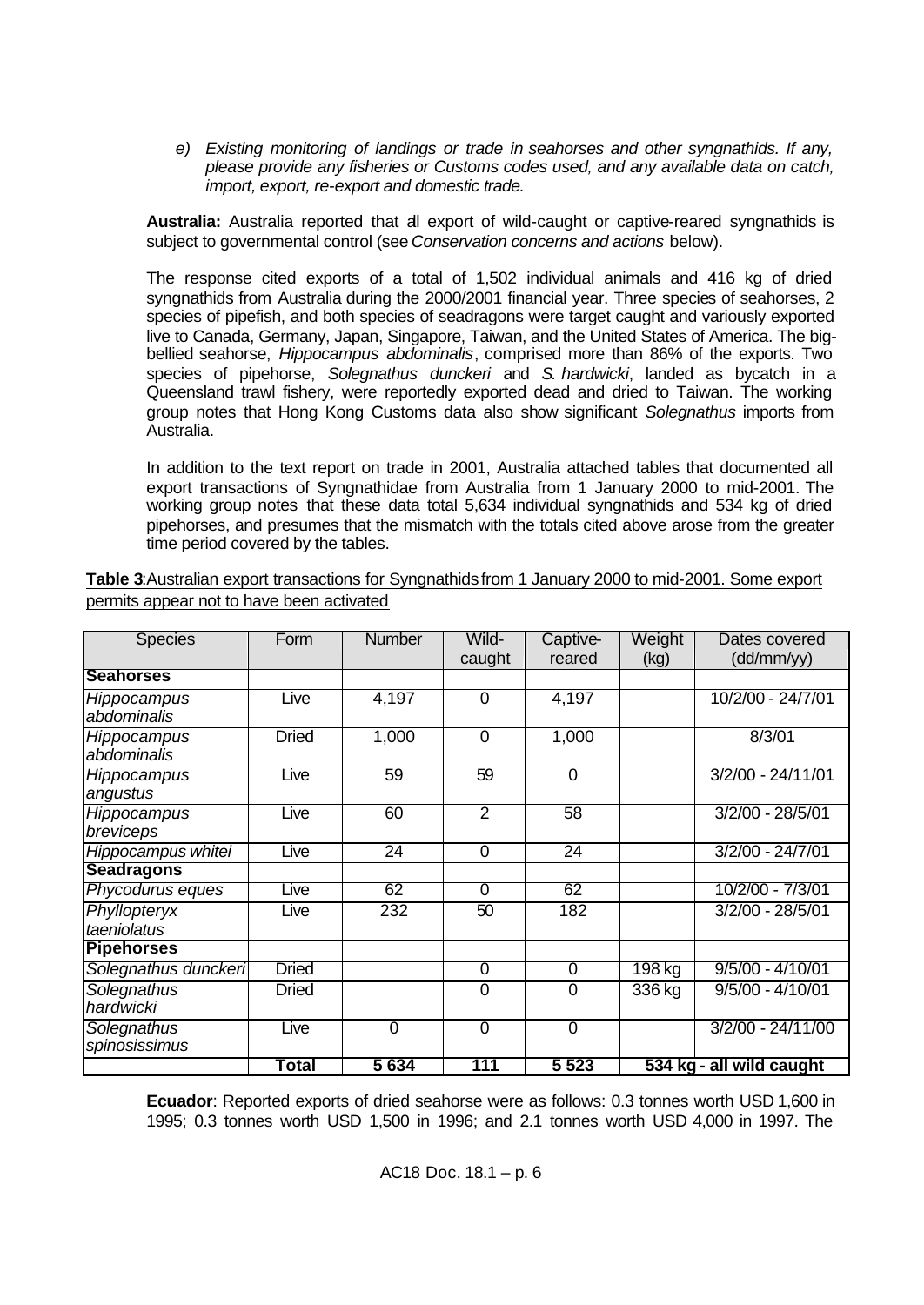working group notes that values were much lower than is usual for dried seahorses, especially for *Hippocampus ingens,* the large species found in Ecuador.

**European Commission**: An import monitoring requirement for the genus *Hippocampus* (seahorses) is included in Annex D of Council Regulation (EC) No.338/97. Declarations are required for all live seahorses and dead seahorses that are substantially whole. The working group offers the following brief analysis from data provided by the EC and Germany in response to the notification. The working group has summarized the data in Attachments A & B. Imports of dried seahorses, at least, appear to be under-reported

- i) The total numbers of live seahorses imported to the European Union during the four years of completed records were 2,523 (1997), 13,913 (1998), 23,483 (1999), and 30,797 (2000). The increasing numbers over the four years indicate either a growing trade or better reporting.
- ii) The data showed imports of 15 species of *Hippocampus*, but the taxonomy was often clearly wrong, with a complete mismatch of the species' documented range and the purported source country.
- iii) Seahorse imports were recorded from 24 countries, from all other continents, for 1997 to 2000. The top four sources were Indonesia, Sri Lanka, the Philippines, and Brazil, followed by Singapore and the United States of America.
- iv) Ten EU countries reported importing seahorses, with the top four countries by number of live seahorse being Germany, Italy, the Netherlands, and Austria, followed by United Kingdom and Belgium.
- v) **Belgium** provided the national data that it had contributed to the EC monitoring. It recorded importing eight species of seahorses, from Brazil, Colombia, Haiti, Indonesia, Philippines, Singapore, Sri Lanka, Thailand and the United States of America. The numbers and sources differed slightly from the EC reporting on Belgium's imports.
- vi) **Germany** also responded with national data that it had contributed to the EC monitoring. It reported importing seahorses from Australia, Brazil, Egypt, Indonesia, Kenya, Philippines, Singapore, Solomon Islands, Sri Lanka, the United States of America and Vietnam. Again, the numbers and sources differed slightly from the EC reporting.
- vii) The Group notes that **Italy** and **Sweden** (as members of the EU) presumably also had import data on syngnathids that they did not submit, perhaps assuming that the EC would provide their information.

**Table 4**:Recorded imports of individual syngnathids by Belgium and Germany since 1997

|                      | <b>Belgium</b> | Germany |      |
|----------------------|----------------|---------|------|
| Year                 | Live           | Live    | Dead |
| 1997                 |                | 2,263   |      |
| 1998                 | 445            | 6,399   | 24   |
| 1999                 | 2,092          | 8,760   | O    |
| 2000                 | 1,438          | 6,576   | 3    |
| 2001 (until 13 June) |                | 2,365   | 0    |
| <b>Total</b>         | 3,975          | 26,363  | 28   |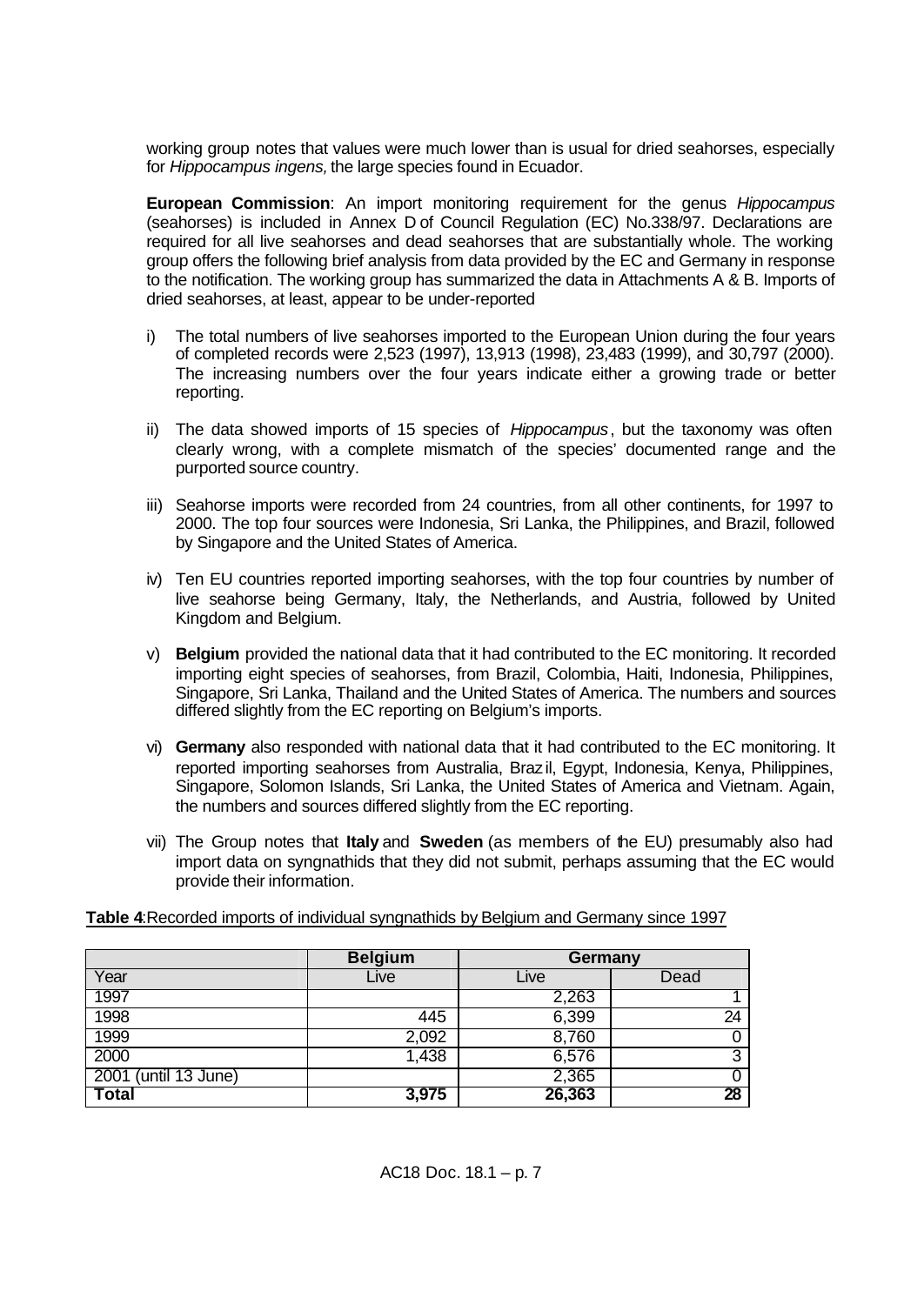**New Zealand**: Incidental syngnathid catches apparently totalled 42 kg in 1998, less than 1 kg in 1999, and 26 kg in 2000. The working group notes that these data were orders of magnitude lower than those in Ministry of Fisheries data provided to New Zealand's National Institute of Water and Atmospheric Research (NIWA) and to Project Seahorse.

**South Africa**: Permits are issued for import of live syngnathids.

**Unites States of America**: Different states vary in the specifics of their marine fish management. In a document sent to the Secretariat prior to CoP11 (Doc. 11.36), the Unites States of America surveyed 10 of its states along the Atlantic and Gulf of Mexico coasts, and reported that only Florida had any known commercial harvest of syngnathids, regulated take, and/or collected fisheries and trade data. No syngnathid research was reported in these states, but the working group is aware that some is underway.

Florida required a permit to collect and/or sell syngnathids, and maintained gear restrictions and a limit of 20 individuals per day. The main species landed in Florida are *Hippocampus zosterae* (dwarf seahorse), *H. erectus* (lined seahorse) and *Syngnathus pelagicus* (Sargassum pipefish), although a third seahorse (presumably *H. reidi*, the slender seahorse) was also landed. Most were apparently sold as curios. Table 6 in Doc. 11.36 showed comprehensive data for 1991- 1995 but data for 1996-1998 suffered from a formatting problem.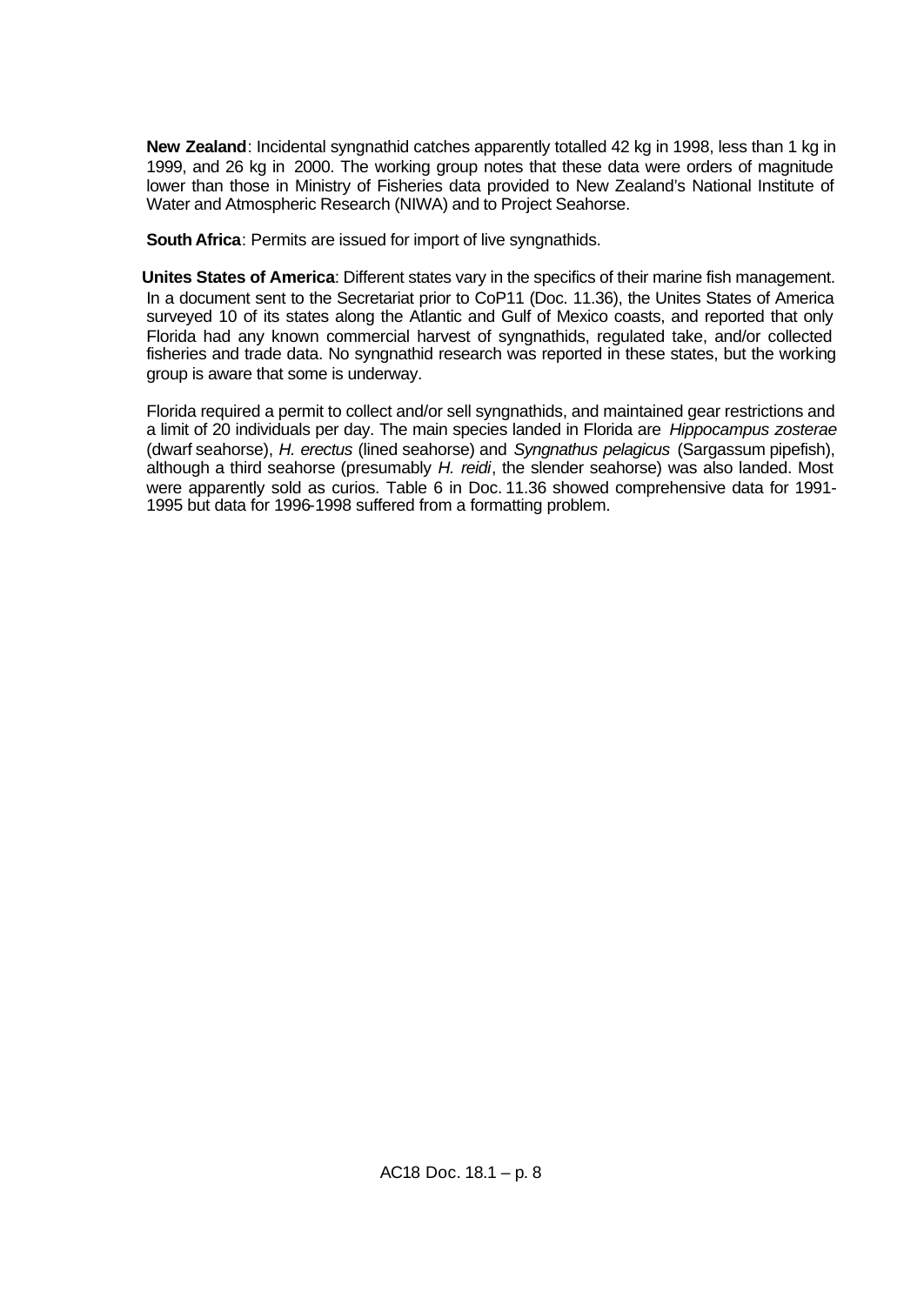**Table 5**:Florida syngnathid catch by species and value for 1991-1995. The working group infers that *Hippocampus sp* is *H. reidi*, the only other western Atlantic species. Source: Florida Fish and Wildlife Conservation Commission

| Year | <b>Species</b> | <b>Numbers</b> | Values (USD) |
|------|----------------|----------------|--------------|
| 1991 | S. pelagicus   | 2 0 9 3        | 64 953       |
|      | H. zosterae    | 7 2 2 6        | 61 102       |
|      | H. erectus     | 6850           | 15 116       |
|      | Hippocampus sp | 4              | 400          |
|      | Total          | 16 173         |              |
| 1992 | S. pelagicus   | 1788           | 81 438       |
|      | H. zosterae    | 76 706         | 46 109       |
|      | H. erectus     | 7 250          | 32 101       |
|      | Hippocampus sp | 61             | 6 000        |
|      | Total          | 85 805         |              |
| 1993 | S. pelagicus   | 1670           | 20 8 84      |
|      | H. zosterae    | 66 440         | 65 632       |
|      | H. erectus     | 1 900          | 84 548       |
|      | Hippocampus sp | 3 4 7 5        | 12 000       |
|      | Total          | 73 485         |              |
| 1994 | S. pelagicus   | 1419           | 11 358       |
|      | H. zosterae    | 98779          | 69 0 79      |
|      | H. erectus     | 2 2 3 1        | 90 091       |
|      | Hippocampus sp | 9 9 38         | 82 000       |
|      | Total          | 112 367        |              |
| 1995 | S. pelagicus   | 733            | 18 272       |
|      | H. zosterae    | 22 662         | 30 231       |
|      | H. erectus     | 598            | 57828        |
|      | Hippocampus sp | 81             | 45 000       |
|      | <b>Total</b>   | 24 074         |              |

g) Conservation concerns and actions

Notification to the Parties No. 2001/023 requested information on:

*f) Concern at national level about the conservation status of seahorses and other syngnathids. If any species is included in national lists of species of special conservation concern, please provide details of their conservation status and the reason for their inclusion.*

Australia presented exhaustive excerpts from the national *Conservation overview and action plan for Australian threatened and potentially threatened marine and estuarine fishes*, prepared for Environment Australia by scientists from the New South Wales Fisheries Research Institute and the Australian Museum. It incorporated outputs from an expert technical workshop on threatened Australian marine fishes, held in September 1999.

A table showing the newly assessed species conservation status for Australia is presented in this report as Attachment C. The analysis listed four seahorse species (three of them new to science), five pipefishes, and both of the seadragons as Lower Risk in Australian waters: of these, three were considered to be conservation dependent, four were near threatened, and

AC18 Doc. 18.1 – p. 9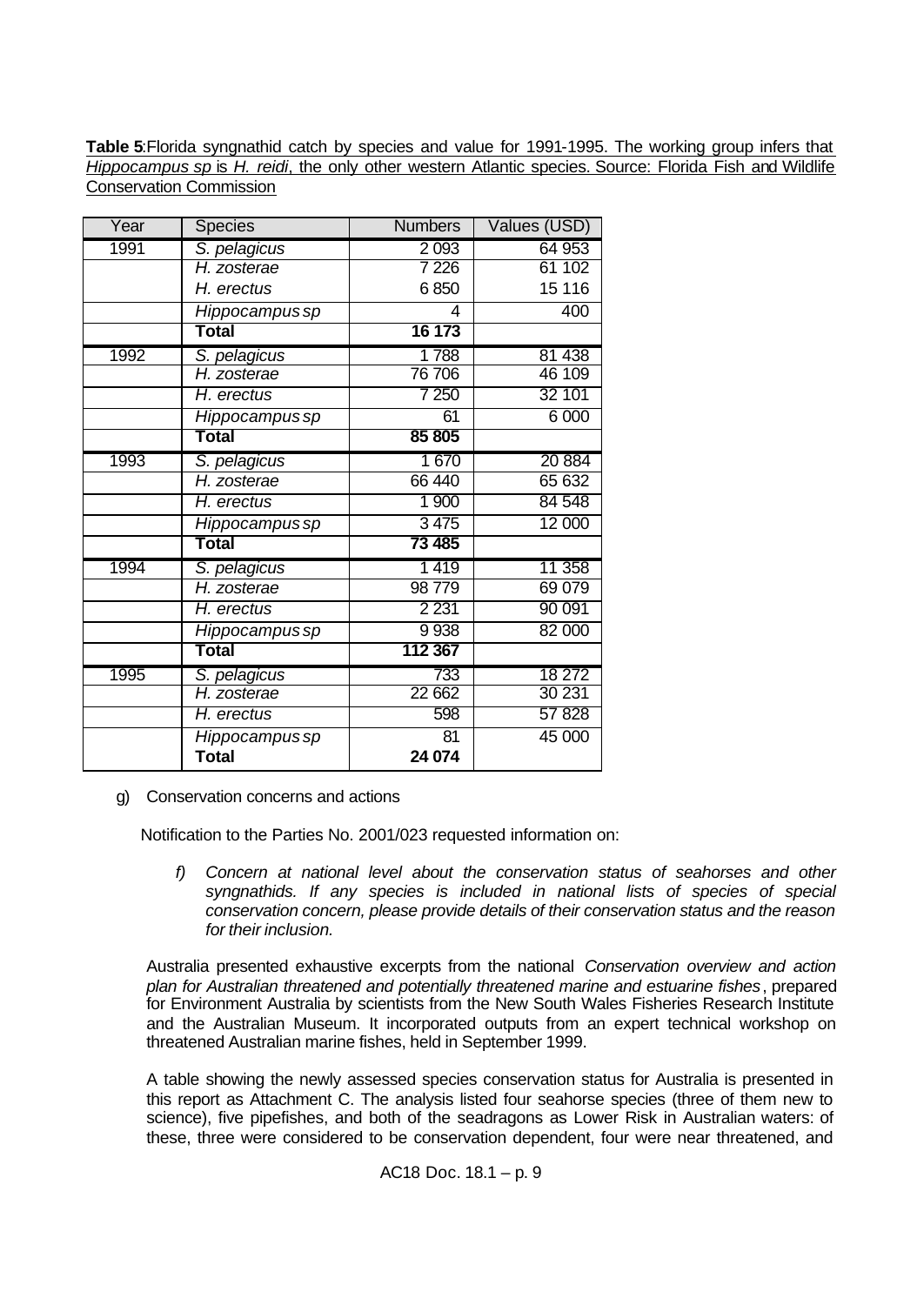four were of least concern. All other syngnathids are considered Data Deficient within Australia. The working group notes that these assessments will be submitted to the IUCN in order to facilitate Red List revisions. It also notes that the international conservation status of species found in Australian waters but with wider distributions (11 of the assessed species) may change when other populations outside Australia are incorporated into a global assessment.

The Australian report noted that there was currently little or no evidence for serious declines in syngnathid populations, but acknowledged a risk of increased exploitation as nearby Southeast Asian populations decline. The authors noted that the aquarium trade from Australia could also increase, indicated that monitoring of bycatch in Australian fisheries is essential, and encouraged the creation of adequate no-take Marine Protected Areas as the most reliable method of ensuring the survival of syngnathid populations.

**Belgium**: One Belgian learned society was collecting information on Belgian catches for Project Seahorse's data gathering efforts. A marine centre in Belgium had created a "Hippocampus Protection Fund" to launch an information campaign on syngnathids, and participated in captive rearing research.

**Israel**: Young captive-reared seahorses were released in 2000 into the Gulf of Eilat. The working group notes that release of captive-reared animals can also pose conservation problems to wild populations as a result of disease, behavioural disruption, and genetic mixing.

**Romania**: This Party noted that a reduction in suitable macrophyte habitat since 1970 may have led to a decline in this group of species. Romania also reported that young captive-reared seahorses were released in 1999-2000 into a marine reserve, as a re-population trial.

**South Africa**: Two severely endangered estuarine species were listed in the Red Data Book, *Hippocampus capensis* and *Syngnathus watermeyerii*, apparently because they were threatened by water extraction, habitat alteration and collection.

**Ukraine** : The response noted that, according to data from the Ukraine CITES Scientific Authority and evidence of local fishers, the numbers of Syngnathidae have declined sharply in the area of coastal cities, marine beaches and sites affected by chronic pollution. The Black Sea seahorse, *Hippocampus guttulatus microstephanus*, is included in the Red Data Book of the Ukraine as Vulnerable. Justifications are apparently the sharp decline in population numbers as a result of water pollution, disturbance of large marine areas, and their overexploitation for souvenirs.

h) National protection

Notification to the Parties No. 2001/023 requested information on:

*g) National protection of seahorses and other syngnathids. If this group is protected at national level in any way, please provide details of the legislation and explain why they are protected.*

**Australia**: All syngnathids (seahorses, pipefishes, pipehorses, and seadragons) and solenostomids (ghost pipefishes) in Australia have become subject to export controls under the *Wildlife Protection (Regulation of Imports and Exports) Act 1982* since 1January 1998. Any export of live or dried animals, or products derived there from requires a permit that will only be granted where the fish has been obtained from an approved captive-breeding operation or taken from the wild under an approved harvesting regime. As of 11 January 2002, this Act was incorporated into the *Environment Protection and Biodiversity Conservation Act 1999*, although

AC18 Doc. 18.1 – p. 10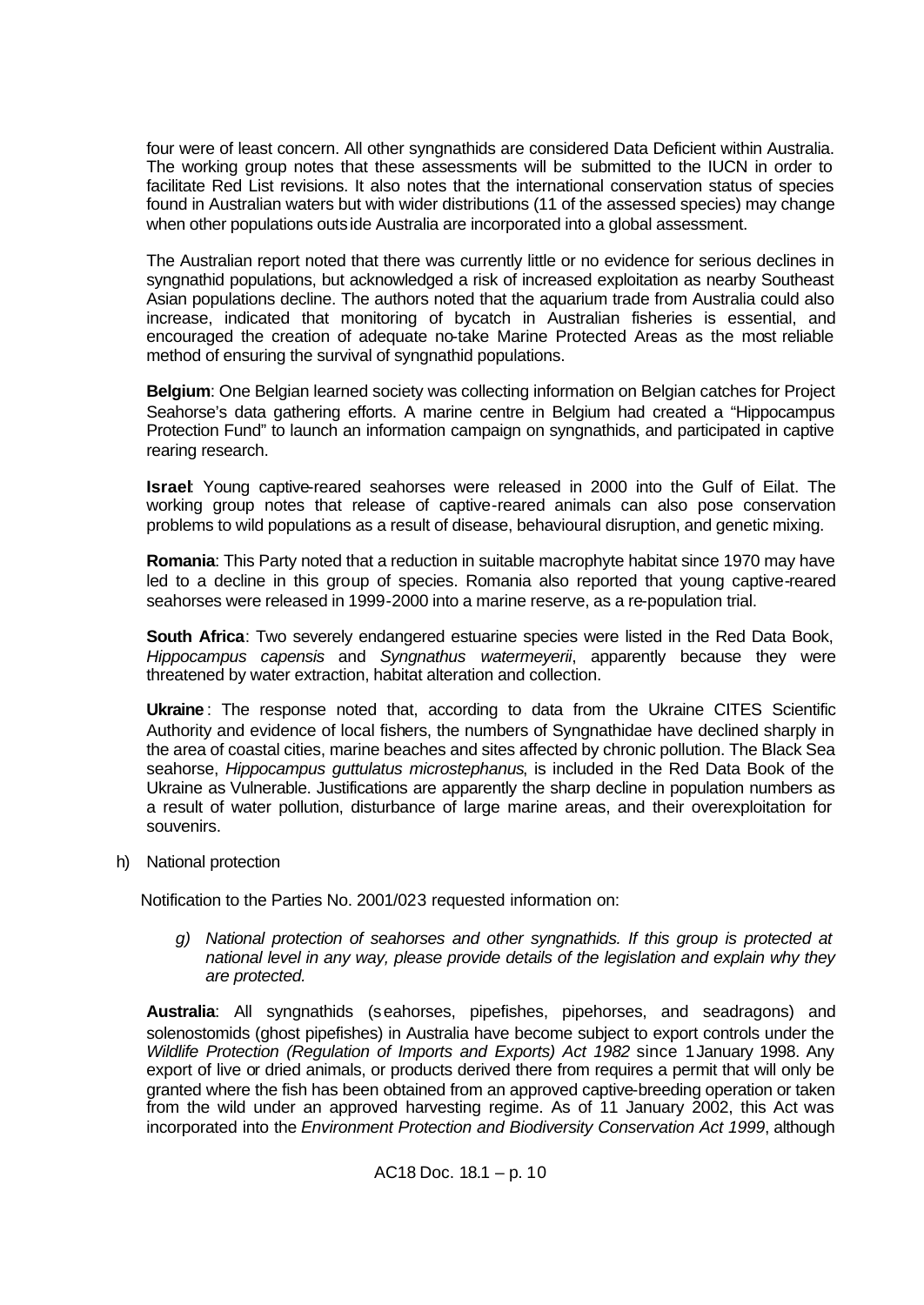the current approvals will persist until their expiry date. Five permits are currently in force, across five states: three involve aquaculture, one for live trade, and one for use of trawl bycatch.

Australia provided considerable extra detail about its syngnathid management, certainly among the most exhaustive in the world at present. The general principles are that (a) an approved aquaculture venture, among other conditions, must be able to produce second generation offspring in a controlled environment, and that (b) an ecologically sustainable fishery must not lead to over-fishing or, if fishing an overexploited stock, must be fished in such a manner that recovery of the stock is highly probable. Most states in Australia also have specific protective legislation for all or particular syngnathids.

**Israel**: The entire family Syngnathidae has been proposed for a new list of protected species not yet approved by the Israeli parliament; this would give it full protection (against capture, killing, disturbance, retention, interference, and trade) as a pre-emptive measure against possible future exploitation.

**New Zealand**: Targeted commercial fishing for syngnathids would require a permit, which has never been granted.

**South Africa**: No syngnathid may be caught, disturbed or killed without a permit or exemption from the Minister.

**Ukraine** : The Black Sea seahorse, *Hippocampus guttulatus microstephanus*, may only be removed from the wild under special permission from the Ministry of Environment and Natural Resources, for scientific purposes.

i) Summary of information from the working group

This set of responses confirmed that very little is known about syngnathid biology, and that the taxonomy remains confusing. Diverse sources of expertise in related matters are available but few of the scientists involved are studying syngnathids. The lack of biological information will severely handicap decision-making with respect to fisheries and trade management.

Most respondents maintained some form of trade monitoring for at least some syngnathids. The working group notes that the data varied greatly in completeness and reliability, and warns that gaps will emerge when these data are cross-validated with other trade data in countries that did not respond to the Notification.

Only Australia had a management approach specifically for syngnathids, although four respondents reported documenting trade. Many Parties reported that some populations of syngnathids were currently protected *de facto* within no-take marine protected areas, although usually without specific management. Others were protected under fisheries guidelines requiring permits – which had not been granted - to retain bycatch.

Many countries alluded to a vague awareness that certain populations of syngnathids might be declining. But no country had comprehensive data on the population dynamics of any syngnathid species, so assessments remain vague.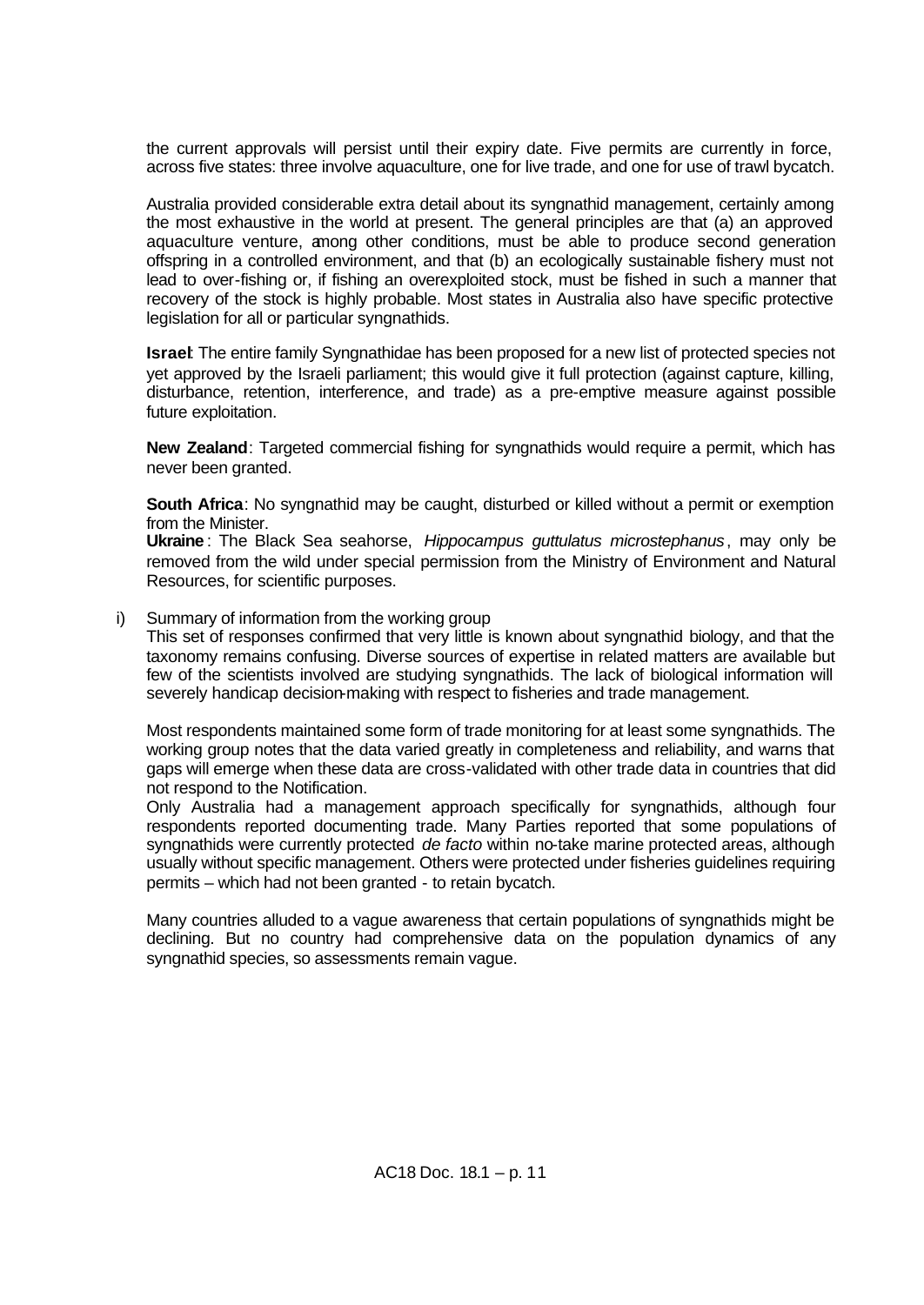## **Table 6:** Information provided on syngnathid populations, fisheries, trade, conservation concern and legislation

 $0 =$  answered yes or (0) some / indirect / monitoring only.  $X =$  answered "no" or "not necessary". Blank = no answer

| Party / Body                             | Population data                       | <b>Fisheries data</b>   | Trade<br>data           | Conservation<br>concern<br>expressed | <b>Domestic</b><br>legislation |
|------------------------------------------|---------------------------------------|-------------------------|-------------------------|--------------------------------------|--------------------------------|
| Australia                                |                                       |                         | export                  | possible<br>increases in<br>trade    | considerable                   |
| Belgium                                  |                                       |                         | most<br>import          |                                      | monitoring                     |
| Ecuador                                  | $\overline{\mathsf{x}}$               | X - bycatch             | some                    |                                      |                                |
| European<br><b>Union</b>                 |                                       |                         | most<br>import          |                                      | monitoring                     |
| Germany                                  |                                       |                         | most<br>import          |                                      | monitoring                     |
| <b>Israel</b>                            | $\overline{\mathsf{X}}$               |                         | X                       | pre-emptive                          | proposed                       |
| (Italy)                                  | $\overline{\textsf{x}}$               |                         |                         |                                      |                                |
| <b>New</b><br>Zealand                    | $(0)$ – citizens'<br>watch group      | $0 - bycatch only$      | some                    | $\overline{\mathsf{x}}$              | fisheries                      |
| Romania                                  |                                       | $X - bycatch only$      |                         | possible<br>declines                 |                                |
| Slovakia                                 |                                       |                         | $\overline{\mathsf{x}}$ |                                      |                                |
| South Africa                             | $(0)$ – for a few<br>species, limited | $\overline{\mathsf{x}}$ | $\overline{\mathsf{x}}$ | some<br>endangered<br>species        | permit needed                  |
| Sweden                                   | Χ                                     | X                       |                         | X                                    | X                              |
| <b>Ukraine</b>                           | $\overline{\textsf{x}}$               | $\overline{\textsf{x}}$ | $\overline{\mathsf{x}}$ | sharp decline in<br>seahorses        | some permits                   |
| United<br>of<br><b>States</b><br>America |                                       |                         | for live in<br>Florida  |                                      |                                |

Encouraging scientific research, and enhancing community participation

- 9. Decision 11.153 directs the Secretariat to:
	- *d) encourage scientific research to promote the long-term conservation and sustainable use of seahorses and other syngnathids; and*
	- *e) explore ways to enhance the participation of fishermen, traders and consumers in the conservation and sustainable use of seahorses and other syngnathids.*

The Secretariat consequently included both matters in Notification to the Parties 2001/034. No Party, however, was able to provide evidence of long-term research on syngnathids. Nor did any Party comment on engagement in activities to enhance community involvement in syngnathid conservation and management.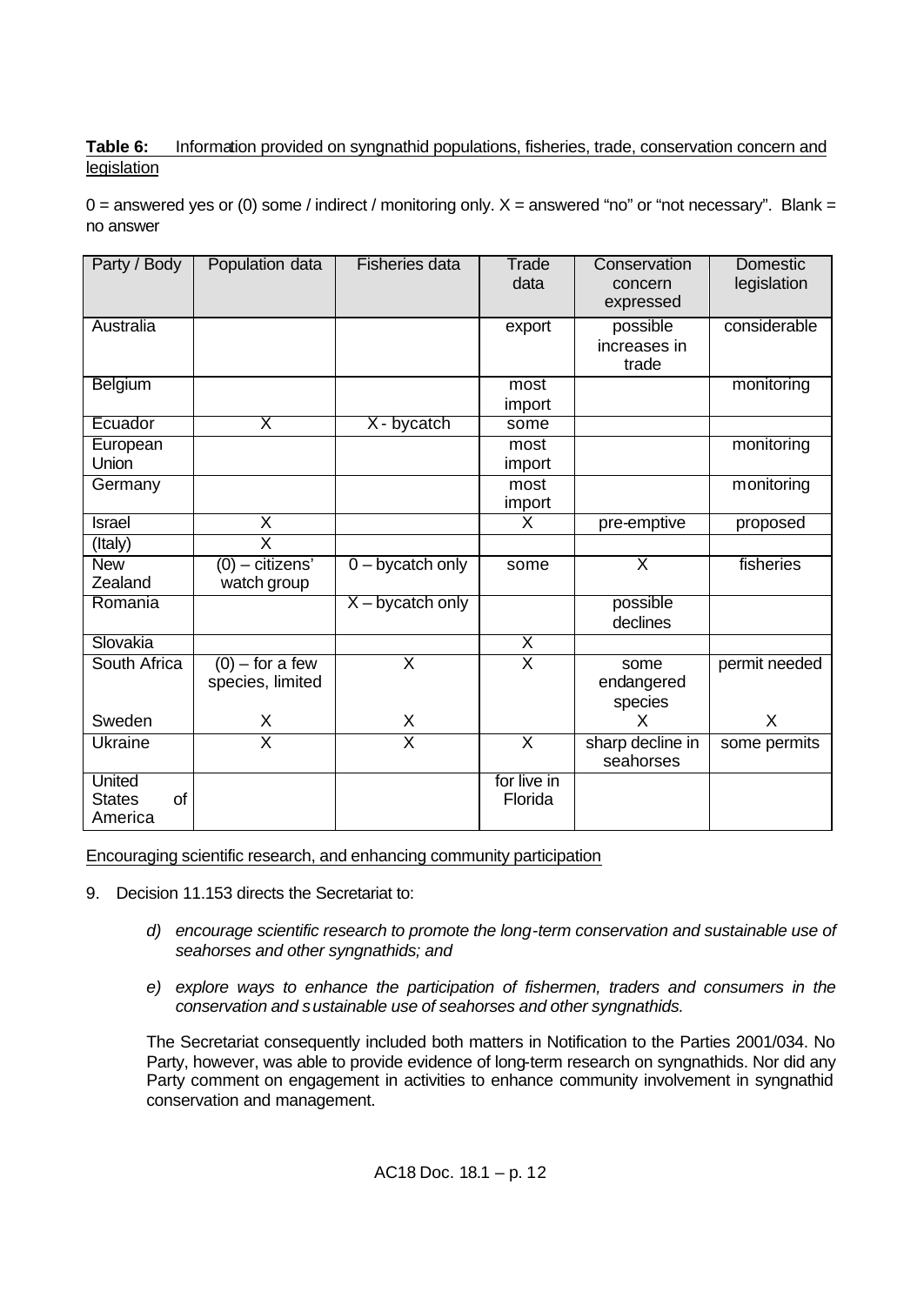| Rank            | Source country              | No. live         | No. dead        | Unspecified       |
|-----------------|-----------------------------|------------------|-----------------|-------------------|
| 1               | Indonesia                   | 21,999           | 0               |                   |
| $\overline{2}$  | Sri Lanka                   | 13,604           | $\overline{0}$  |                   |
| $\overline{3}$  | Philippines                 | 13,127           | $5,069 + 30$ kg | 20,000            |
| $\overline{4}$  | <b>Brazil</b>               | 12,621           | 0               |                   |
| $\overline{5}$  | Singapore                   | 5,643            | $\overline{0}$  |                   |
| $\overline{6}$  | <b>USA</b>                  | 1,624            | 300             |                   |
| 7               | Australia                   | 823              | 0               |                   |
| 8               | Egypt                       | 750              | 0               |                   |
| 9               | Italy                       | 61               | 0               |                   |
| 10              | Switzerland                 | 50               | 8               |                   |
| 11              | Cuba                        | 46               | $\mathbf 0$     |                   |
| $\overline{12}$ | Malaysia                    | $\overline{37}$  | $\overline{0}$  |                   |
| 13              | Vietnam                     | 20               | 217             |                   |
| 14              | <b>United Kingdom</b>       | $\overline{10}$  | 0               |                   |
| 15              | Hong Kong                   | 7                | $\mathbf 0$     |                   |
| 16              | Kenya                       | 3                | $\overline{0}$  |                   |
| 17              | Solomon Islands             | $\overline{3}$   | $\overline{0}$  |                   |
| 18              | <b>Barbados</b>             | $\overline{2}$   | $\overline{0}$  |                   |
| 19              | Thailand                    | $\overline{2}$   | $\overline{0}$  |                   |
| 20              | <b>Netherlands Antilles</b> | 1                | $\overline{0}$  |                   |
| 21              | Costa Rica                  | 1                | 0               |                   |
| $\overline{22}$ | <b>Bulgaria</b>             | $\overline{0}$   | $\overline{2}$  |                   |
| 23              | China                       | $\boldsymbol{0}$ | $0 + 2$ kg      | 200 boxes of dead |
|                 |                             |                  |                 | specimens         |
| 24              | <b>Turkey</b>               | $\mathbf 0$      | 1               |                   |
|                 | <b>Unknown</b>              | 276              |                 |                   |
|                 | <b>TOTAL</b>                | 70,710           | $5,598 + 32$ kg |                   |

Attachment A: Source and volume for recorded seahorse imports into the European Union for 1997-